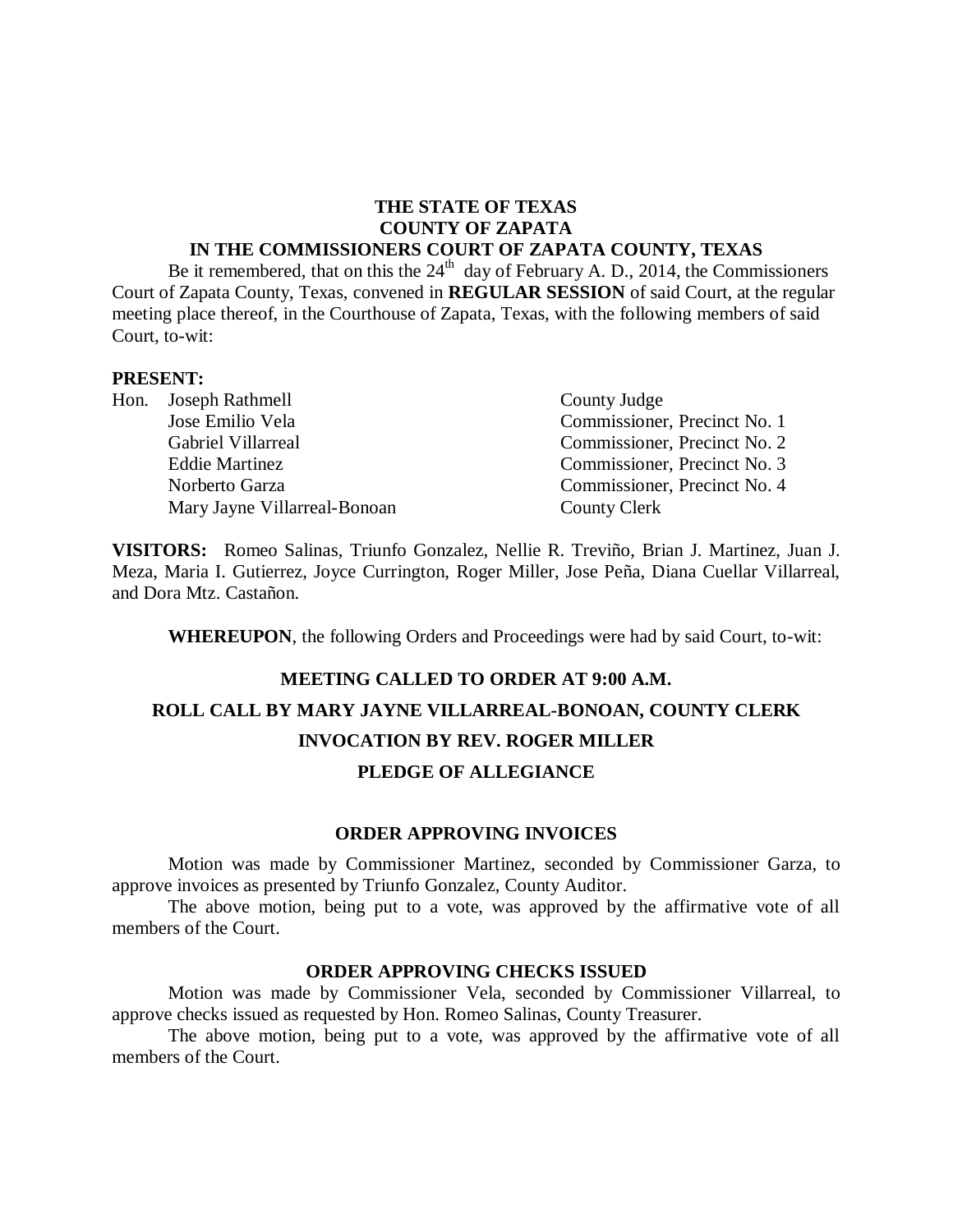**No one was present at the time item #8 was called. (Presentation by Four Seasons residents concerning raw sewage spillage in the area as requested by Hon. Eddie Martinez, Commissioner Pct. 1.)**

# **ORDER APPROVING USE OF COMMUNITY CENTER FOR WINTER TEXANS APPRECIATION DAY**

Motion was made by Commissioner Garza, seconded by Commissioner Villarreal, to approve the use of the Community Center for the Winter Texans Appreciation Day on Thursday, March 6, 2014 as requested by Karran Westerman, American Legion.

The above motion, being put to a vote, was approved by the affirmative vote of all members of the Court.

# **ORDER APPROVING USE OF COMMUNITY CENTER FOR ANNUAL COUNTY EMPLOYEES CHRISTMAS DANCE**

Motion was made by Commissioner Martinez, seconded by Commissioner Garza, to approve the use of the Community Center for the Annual County Employees Christmas Dance as requested by Brian Martinez, Zapata County Employees.

The above motion, being put to a vote, was approved by the affirmative vote of all members of the Court.

# **ORDER ALLOWING ZAPATA COUNTY EMPLOYEES CLUB TO TAKE OVER MANAGEMENT OF ZAPATA COUNTY RODEO ARENA**

Motion was made by Commissioner Garza, seconded by Commissioner Villarreal, to allow the Zapata County Employees Club to take over management of the Zapata County Rodeo Arena as a fundraiser as requested by Brian Martinez, Zapata County Employees Club.

The above motion, being put to a vote, was approved by the affirmative vote of all members of the Court.

# **ORDER APPROVING THE HIRING OF ELVA GARCIA IN SLOT #4 AT DISTRICT CLERK'S OFFICE**

Motion was made by Commissioner Vela, seconded by Commissioner Villarreal, to approve the hiring of Elva Garcia in slot #4, at the District Clerk's Office, at \$8.00 per hour as requested by Hon. Dora Martinez Castañon, District Clerk.

The above motion, being put to a vote, was approved by the affirmative vote of all members of the Court.

# **ORDER DENYING REQUEST TO ADJUST SALARIES FOR SLOT #2 AND SLOT #3 AT DISTRICT CLERK'S OFFICE**

Motion was made by Commissioner Martinez, seconded by Commissioner Vela, to deny request by Dora Martinez Castañon, District Clerk, to adjust salaries for slot #2 and #3 to be paid with remaining .49 cents from slot #4 to be distributed as follows:

- a. Slot #2.25 cents from \$12.78 to \$13.03
- b. Slot #3.24 cents from \$10.80 to \$11.04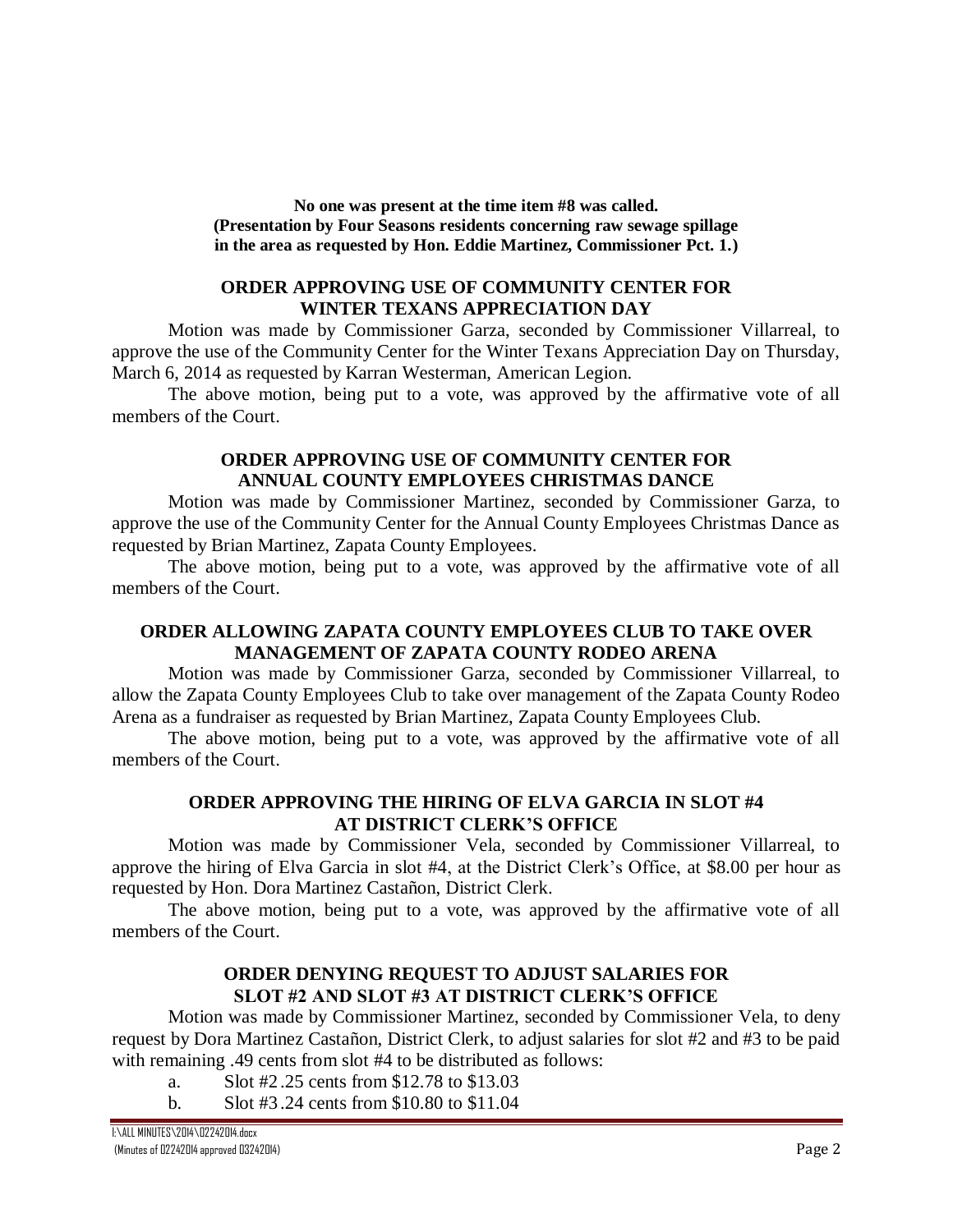The above motion, being put to a vote, was approved by the affirmative vote of all members of the Court.

### **ORDER APPROVING PURCHASE OF TC-55 TIRE CUTTER FOR SAN YGNACIO LANDFILL**

Motion was made by Commissioner Martinez, seconded by Commissioner Garza, to approve the purchase of TC-55 tire cutter for the San Ygnacio landfill to meet TCEQ requirements, at the cost of approximately \$12,500.00, as requested by Guillermo Saenz, Environmental Dept.

The above motion, being put to a vote, was approved by the affirmative vote of all members of the Court.

### **ORDER APPROVING STREET LIGHTS**

Motion was made by Commissioner Garza, seconded by Commissioner Martinez, to install a street light at the following address:

a. 458 Falcon Shores Drive – Falcon Shores Subdivision (Guerrero Chiquito) as requested by Hon. Jose E. Vela, Commissioner Pct. 1.

Motion was made by Commissioner Garza, seconded by Commissioner Martinez, to install a street light at the following address:

5416 Vicki Lane, Siesta Shores

as requested by Hon. Eddie Martinez, Commissioner Pct. 3.

The above motion, being put to a vote, was approved by the affirmative vote of all members of the Court.

# **MOTION WAS MADE BY COMMISSIONER GARZA, SECONDED BY COMMISSIONER MARTINEZ, TO ENTER INTO EXECUTIVE SESSION**

# **MOTION WAS MADE BY COMMISSIONER MARTINEZ, SECONDED BY COMMISSIONER GARZA, TO RETURN TO REGULAR SESSION**

### **NO ACTION WAS TAKEN IN EXECUTIVE SESSION**

### **ADJOURN**

Motion to adjourn was made by Commissioner Martinez, seconded by Commissioner Garza, and being put to a vote, was approved by the affirmative vote of all members of the Court.